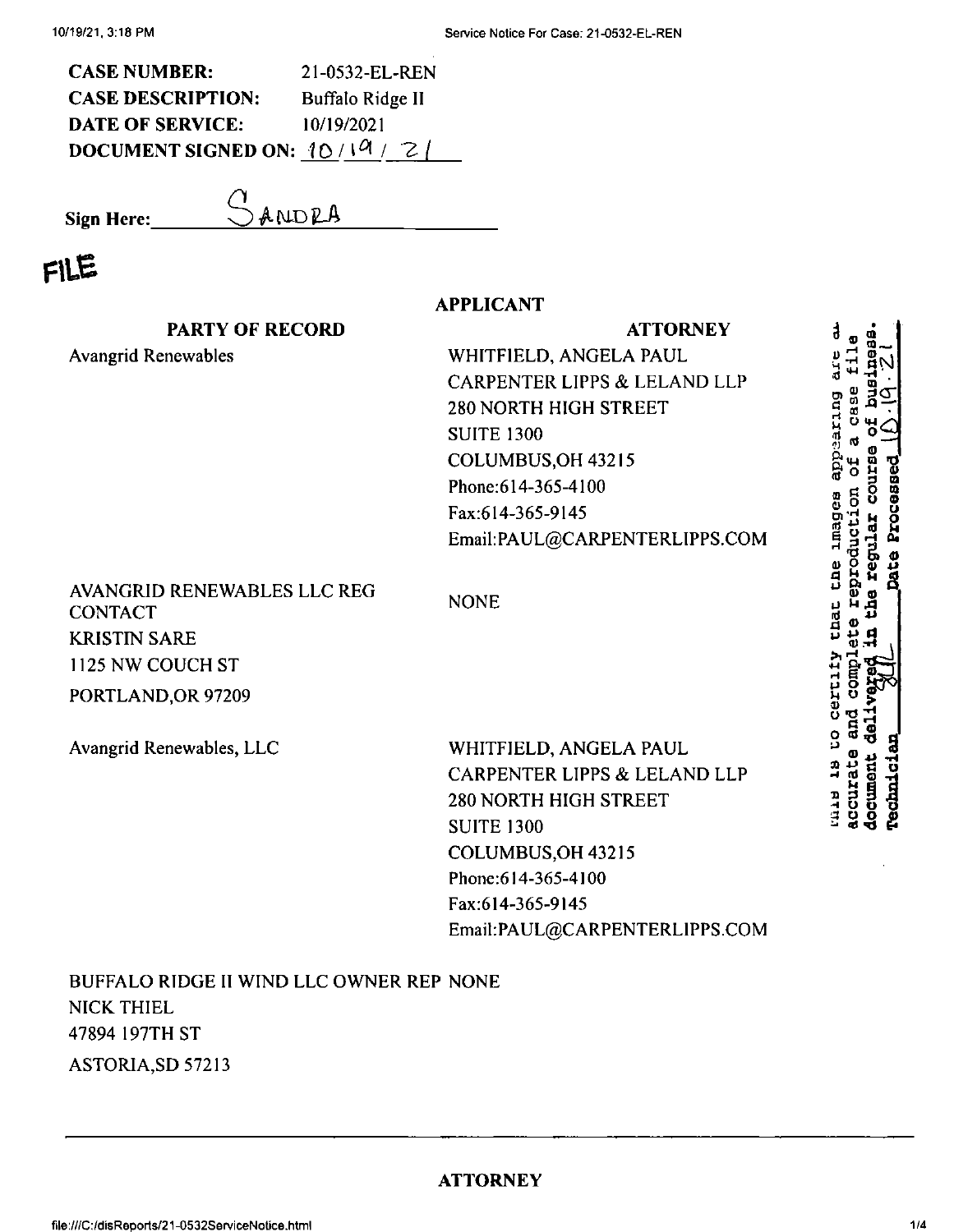## **PARTY OF RECORD**

| none |  |
|------|--|
|      |  |

none

none

none

none

none

Service Notice For Case: 21-0532-EL-REN

**ATTORNEY** WYGONSKI, JONATHAN CARPENTER LIPPS & LELAND L.L.P. 280 NORTH HIGH STREET, SUITE 1300 COLUMBUS,OHIO 43215 Phone:6143654124 EmaiI:WYGONSKI@CARPENTERLIPPS.COM

Columbus,OH 43215 Phone:(614)466-6370 \*Clingan, Kristin PUCO 180 E. Broad Street

Email:Kristin.Clingan@puco.ohio.gov

\*Whitfield, Angela Mrs. Carpenter Lipps & Leland LLP 280 North High Street, Suite 1300 Columbus,OH 43215 Phone:614-365-4112 Fax:614-365-9145 Email:paul@carpenterlipps.com

DONADIO, THOMAS V CARPENTER LIPPS & LELAND LLP 280 NORTH HIGH STREET SUITE 1300 COLUMBUS,OH 43215 Phone;614-365-4100 Email;DONADIO@CARPENTERLIPPS.COM

\*Bojko, Kimberly W. Mrs. Carpenter Lipps & Leland LLP 280 North High Street 280 Plaza Suite 1300 Columbus ,OH 43215 Phone:614-365-4100 Fax;614-365-9145 Email:bojko@carpenterlipps.com

\*Fykes, Lucas A. Mr. Whitt Sturtevant LLP 88 E. Broad Street, Ste 1590 Columbus,OH 43215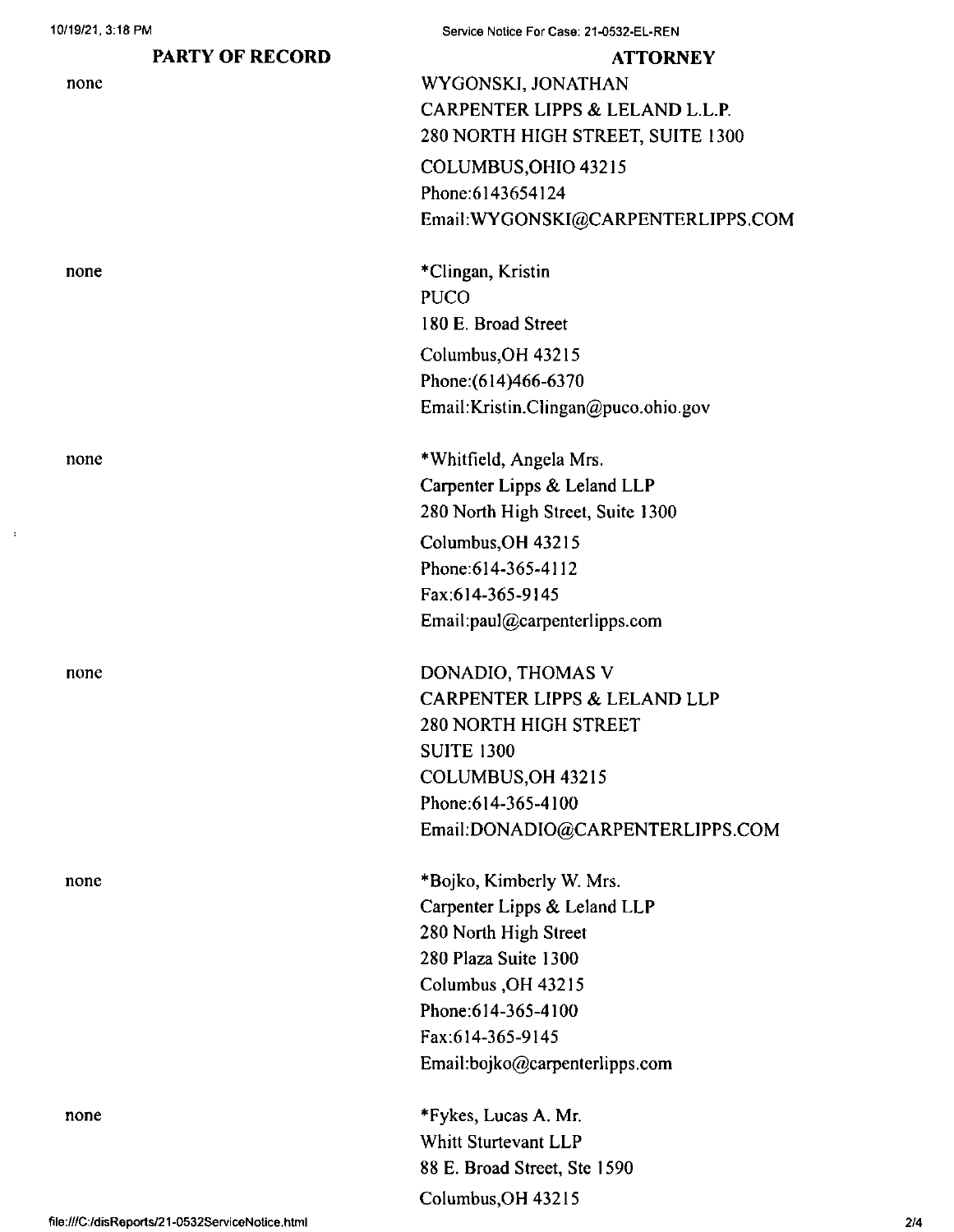none

Phone:(614)405-8716 Fax:(614)675-9448 Email:fykes@whitt-sturtevant.com

Columbus,OH 43215 Phone:(614) 466-0461 EmaiI:Kelli.King@puco.ohio.gov \*King, Kelli C. **PUCO** 180 E. Broad St.

## **INTERVENOR**

PORTLAND,OR 97209 **PARTY OF RECORD** AVANGRID RENEWABLES LLC REG CONTACT KRISTIN SARE 1125 NW COUCH ST

Barton Windpower LLC NONE

NONE

BLUE DELTA ENERGY LLC PRES KEN NELSON 458 GRAND AVE #201 NEW HAVEN ,CT 06513 Phone:(475) 441-7939

COLUMBUS,OH 43215 Phone:614-365-4124 Fax:614-365-9145 Email:BOJKO@CARPENTERLIPPS.COM BOJKO, KIMBERLY W CARPENTER LIPPS & LELAND LLP 280 NORTH HIGH STREET, SUITE 1300

**ATTORNEY**

ASTORIA,SD 57213 BUFFALO RIDGE II WIND LLC OWNER REP NONE NICK THIEL 47894 197TH ST

**NONE** CARBON SOLUTIONS GROUP LLC ATTY MARK WHITT WHITT STURTEVANT LLP 88 EAST BROAD STREET COLUMBUS,OH 43215 Phone:6142243946